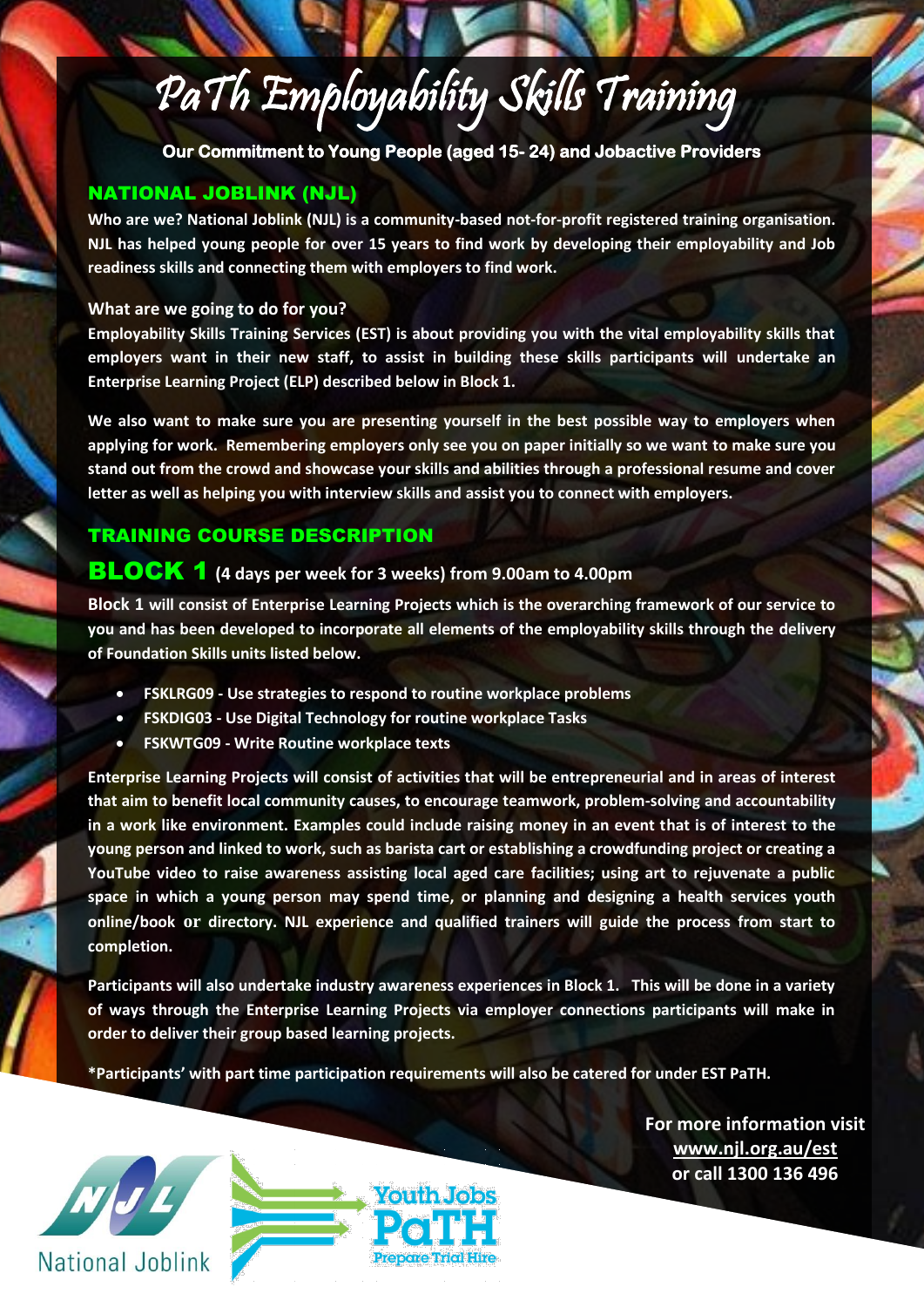# BLOCK 2 **(4 days per week for 3 weeks) from 9.00am to 4.00pm**

**Block 2 will deliver Jobreadiness training that will give you the tools to be able to search for employment effectively and understand the local employment growth industries, and what training is needed for certain career paths. We will assist you to develop your interview skills, making sure you know how to answer those tricky questions and prepare you with questions you can ask an employer. Our trainers will show you how to address a "Selection Criteria" in job applications and understand the hidden job market, assist you to develop a of a strengths based, professional resume and a cover letter, and we will provide work exposure opportunities to connect with employers to build your networks.** 



Job Searching

# BLOCK 2 INDUSTRY AWARENESS EXPERIENCES

**Industry Awareness experiences will be delivered at the end of each week in Block 2, these will consist of a combination of the following:**

- **Employer Guest Speakers**
- **Training providers Guest Speakers ie TAFE and UNI in each region**
- **Peer role models as guest speakers to talk of their employment journey**
- **Site Tours and Industry exposure days**
- **Short term WE placements**
- **Virtual Reality experiences**

**Additional Training Content offered (subject to career requirements) in Block 1 and 2 Participants' may undertake 1 of the following units: Construction(CPCCOHS1001A) Work safely in the Construction Industry (White Card), Hospitality (SITXFSA101) Use hygienic practices for food safety or (SITHFAB002) Provide responsible service of alcohol.** 

Launceston

esume & Cover Lette

Devonport Cairns

Burnie Rockhampton Hobart Gladstone Adelaide Darwin

**TASMANIA QUEENSLAND SOUTH AUS NORTHERN TERRITORY**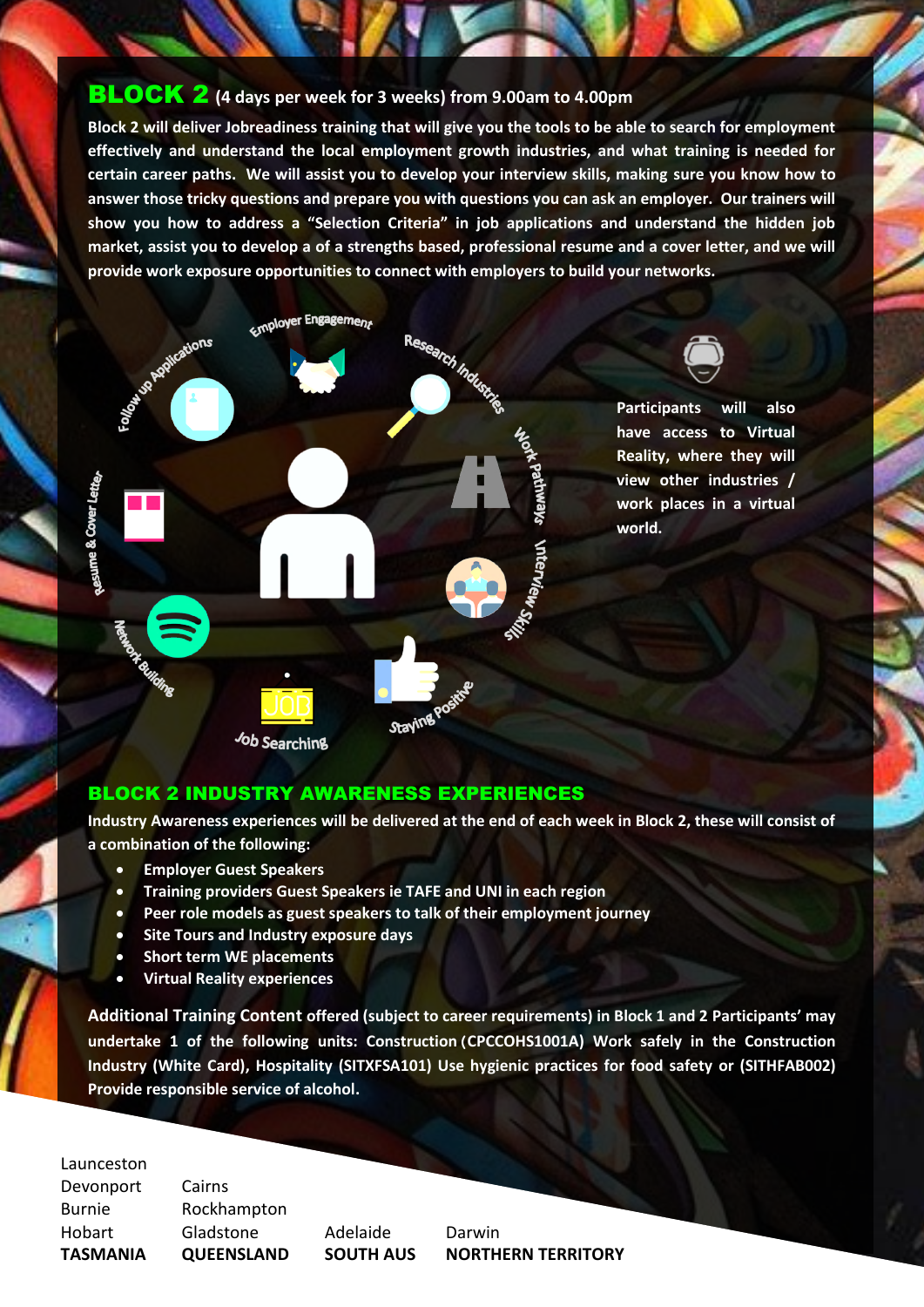#### ASSESSMENT

**Block 1 -** Employability Core Skills will be assessed formally through the delivery of Foundation Skills using within the Enterprise Learning Projects. This will be done through a number of assessment and evidence gathering techniques including assessor observation, role plays, written tasks, project work and practical activities including participation on the delivery of the Enterprise Learning Project DAY!!

As this is a competency based program, assessment continues throughout the program until the learner either achieves competency in the assessment task or a further training need is identified and addressed.

**Block 2 -** Written reports will be developed outlining the participant's involvement, engagement and attendance of the program including that they have successfully developed a written Career Plan and Learning Pathway. Learners will also be assessed through demonstration/observation on their ability to effectively job search, engage with industry as well as undertake industry specific job interviews. This will be demonstrated through employer exposure activities events such as industry days, engaging with employers.

#### LEARNING OUTCOMES

**Block 1** – Participants will gain an understanding of what it is like to work in a team environment, how to communicate and operate effectively in a range of ways through the planning, execution, delivery and evaluation of the Enterprise Learning Project (ELP) developing their employability skills for work. They will develop their core skills through learning and assessment of the foundation skills via the Enterprise Learning Project.

**Block 2 - Participants** will achieve the following:

- Greater awareness of where and how to search for employment and follow up!
- Developed tailored resume and cover letters
- How to find out what are the entry qualifications needed for careers interests
- **•** Developed Interview Skills
- Developed confidence in approaching employers and how to build their employer networks

# EMPLOYERS /INDUSTRIES

We have a dedicated Employment Specialist (ES) working in each of our established sites in each region who will work with our trainers, Jobactive providers and young people to assist with connections to employers for work experience and will assist to secure Internships in this EST contract.

Our Employment Specialist will work with Major Industry employers and Jobactive providers to assist connections for Jobseekers into meaningful work experience placements and Internships with a focus of employment growth industries. We have established connections with major Hospitality, Retail, Business, Construction, Health Care and IT employers in each region.

# **COLLABORATION**

NJL currently work with Jobactive providers in all our regions where we are to deliver Employability Skill Training (EST) services. These strong relationships have been developed and continue to grow through referral and engagement of Jobactive participants into our State and Federal funded programs.

 NJL will foster communication with JobActive's through monthly information sessions for their staff and their jobseekers to provide face to face up to-date information about the training. This will include discussing the program, commitment from NJL and the jobseeker.